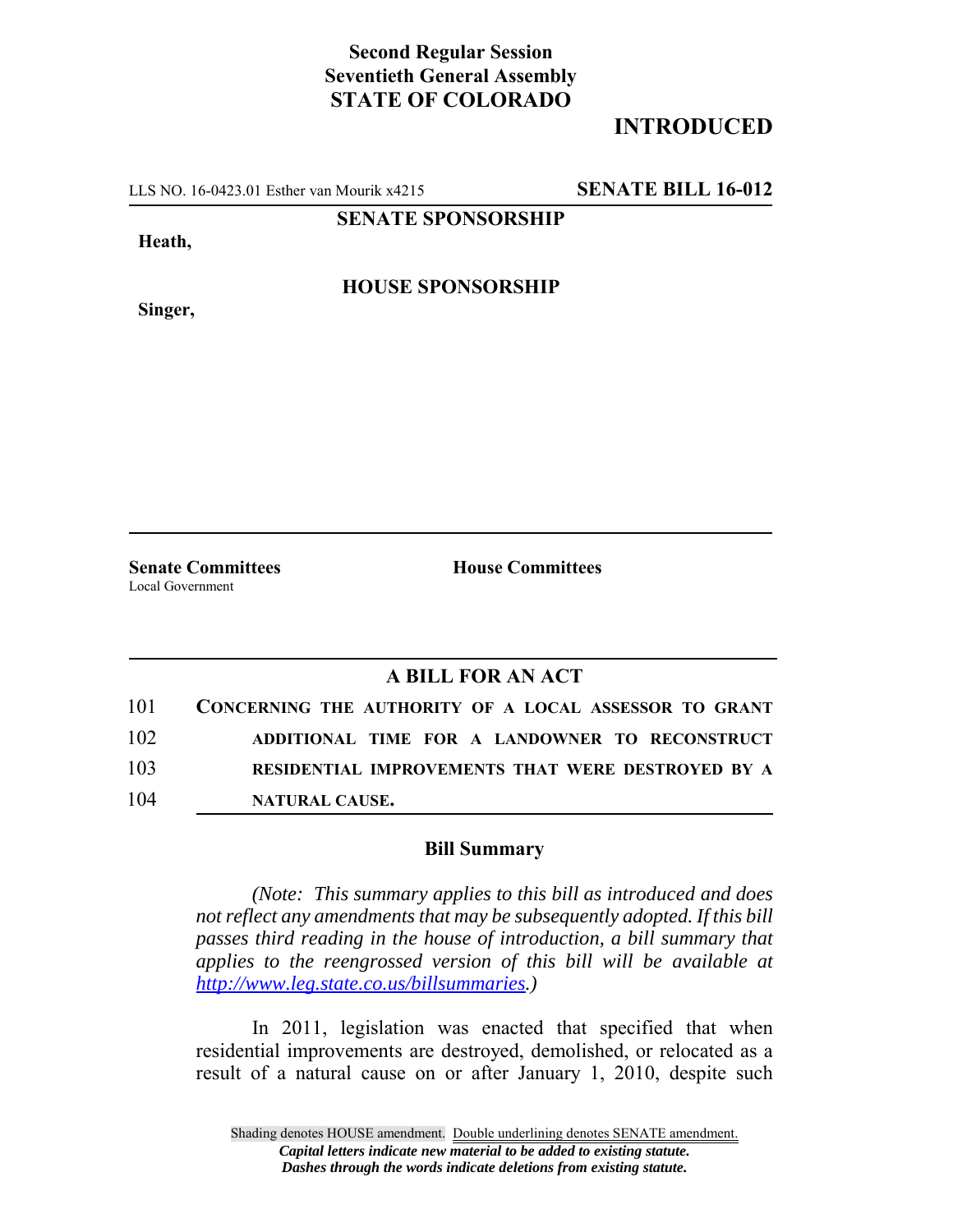destruction, demolition, or relocation, the residential land classification is to remain in place for the year of destruction, demolition, or relocation and up to 4 subsequent property tax years if the assessor determines there is evidence the owner intends to rebuild or relocate a residential improvement on the land. In 2015, the general assembly enacted similar legislation if the productivity of agricultural land is destroyed by a natural cause on or after January 1, 2012.

The 2015 legislation was modeled after the 2011 legislation, except there was a concern presented in the later legislation that in certain situations the 5-year period for rehabilitating the land for agricultural use would not be sufficient. In order to address that concern, the 2015 legislation allowed the owner to provide documentary evidence to the assessor that efforts were made to rehabilitate the land but more time was necessary.

The bill adds the same flexibility to the time period for those situations where the residential improvements are destroyed, demolished, or relocated as a result of a natural cause and the owners of such land need more documented time to reconstruct or relocate their residential improvements on their land.

1 *Be it enacted by the General Assembly of the State of Colorado:*

2 **SECTION 1.** In Colorado Revised Statutes, 39-1-102, **amend**

3 (14.4) (b) (II) (A) as follows:

4 **39-1-102. Definitions.** As used in articles 1 to 13 of this title, 5 unless the context otherwise requires:

6 (14.4) (b) (II) The residential land classification of the land 7 described in subparagraph (I) of this paragraph (b) shall change according 8 to current use if:

 (A) A new residential improvement or part of a new residential improvement is not constructed or placed on the land in accordance with applicable land use regulations prior to the January 1 after the period described in subparagraph (I) of this paragraph (b), UNLESS THE PROPERTY OWNER PROVIDES DOCUMENTARY EVIDENCE TO THE ASSESSOR THAT DURING SUCH PERIOD A GOOD-FAITH EFFORT WAS MADE TO